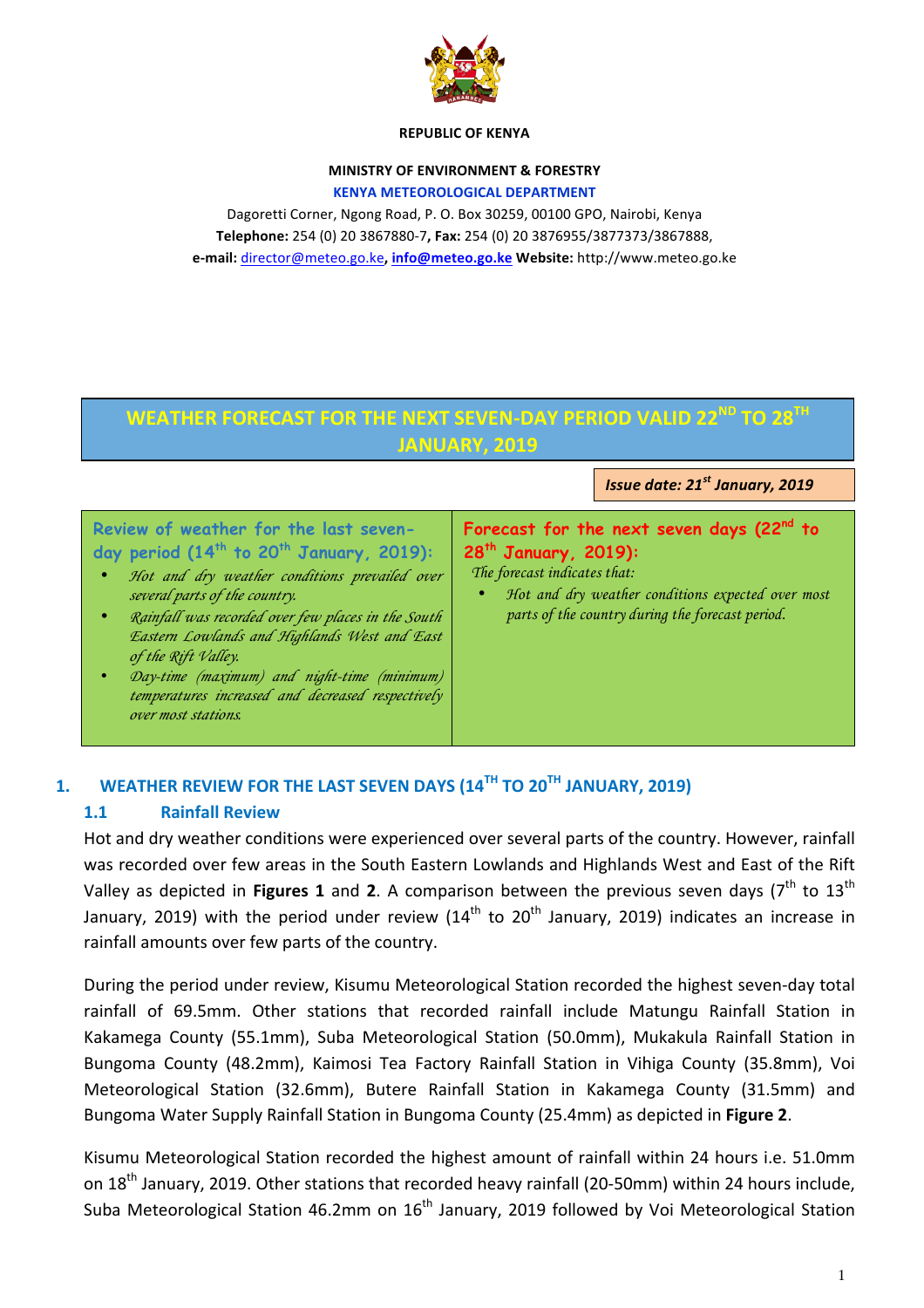



32.6mm on the same day. Matungu Rainfall Station in Kakamega County also recorded 29.2mm and 25.9mm on  $15^{\text{th}}$  and  $16^{\text{th}}$  January, 2019.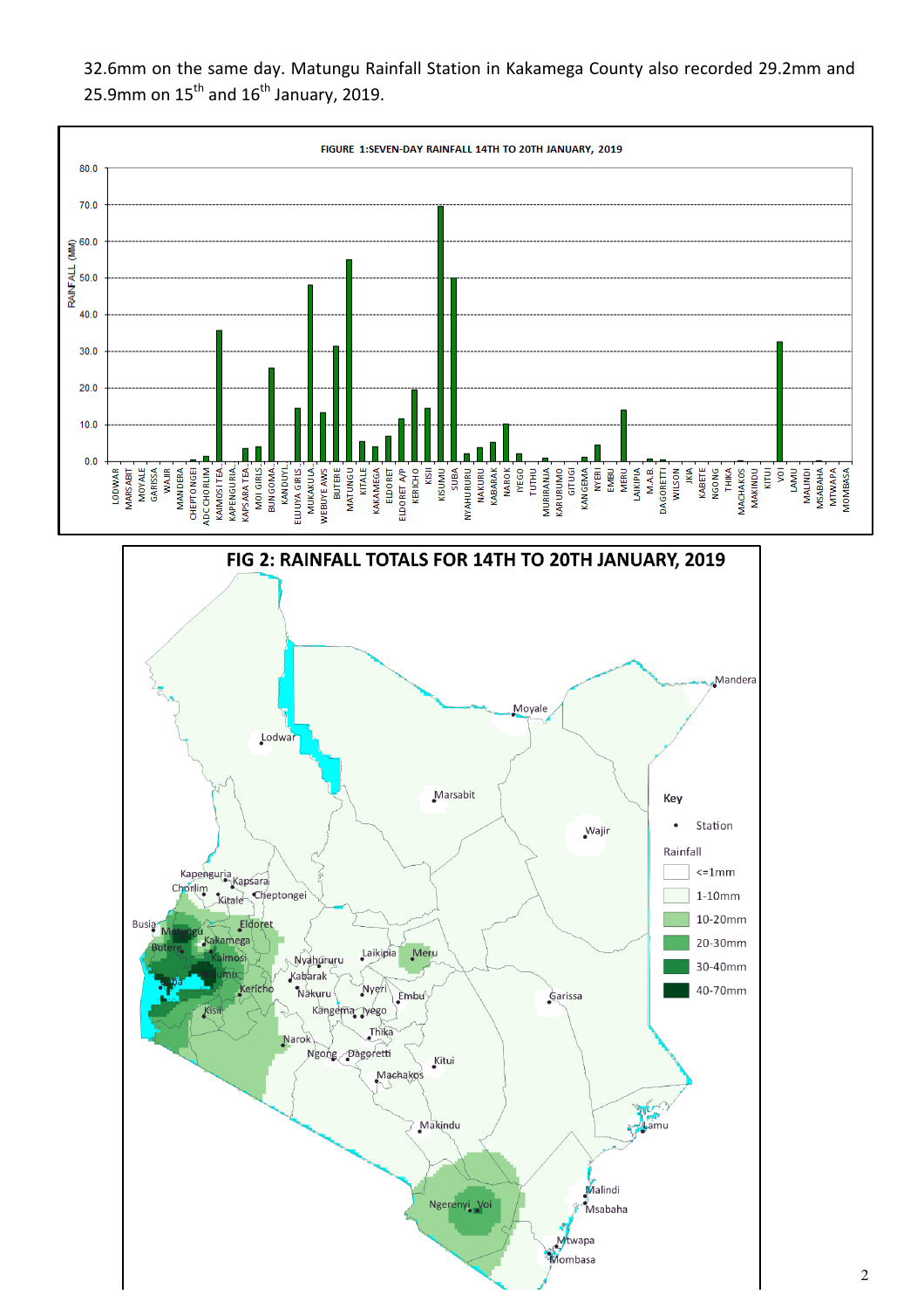#### **1.2 Temperature Review**

Comparing the previous seven days ( $7<sup>th</sup>$  to  $13<sup>th</sup>$  January, 2019) with the period under review (14<sup>th</sup> to  $20<sup>th</sup>$  January, 2019) it is noted that day-time (maximum) temperatures increased over most stations with the exception of Wajir, Kitale, Kakamega, Kericho, Kisii, Narok, Lamu, Malindi and Mtwapa. Night-time (minimum) temperatures decreased over most stations with the exception of Narok, Kabarak, Kangema, Mandera, Kisumu, Ngong and Marsabit.

Lodwar Meteorological Stations recorded the highest daily maximum temperature of 38.4°C on 20<sup>th</sup> January, 2019 while Nyahururu Meteorological Station recorded the lowest daily minimum temperature of 6.0<sup>o</sup>C on 19<sup>th</sup> January, 2019. The same stations recorded the highest seven-day average maximum temperature of 37.9 $^{\circ}$ C and the lowest seven-day average minimum temperature of 7.2°C respectively (see **Figure 3** below*).*



# **2. FORECAST FOR THE NEXT SEVEN DAYS FROM 22ND TO 28TH JANUARY, 2019.**

The forecast for the next seven-day period indicates that:

Hot and dry weather conditions expected over most parts of the country during the forecast period.

# **DETAILED REGIONAL FORECAST FOR THE NEXT SEVEN DAYS 22ND TO 28TH JANUARY, 2019.**

The Lake Victoria Basin, Highlands West of the Rift Valley, Central and South Rift Valley (Counties of Siaya, Kisumu, Homabay, Migori, Kisii, Nyamira, Trans Nzoia, Baringo, Uasin Gishu, Elgeyo-Marakwet, Nandi, Laikipia, Nakuru, Kericho, Bomet, Kakamega, Vihiga, Bungoma and Busia) are likely to experience sunny intervals during the day and partly cloudy conditions at night most of the forecast period. However, afternoon/night showers and thunderstorms expected over few places on Tuesday and Wednesday in the South Western Rift Valley.

**Northwestern (Counties of Turkana, West Pokot and Samburu)** is likely to experience sunny conditions during the day and partly cloudy conditions at night throughout the forecast period.